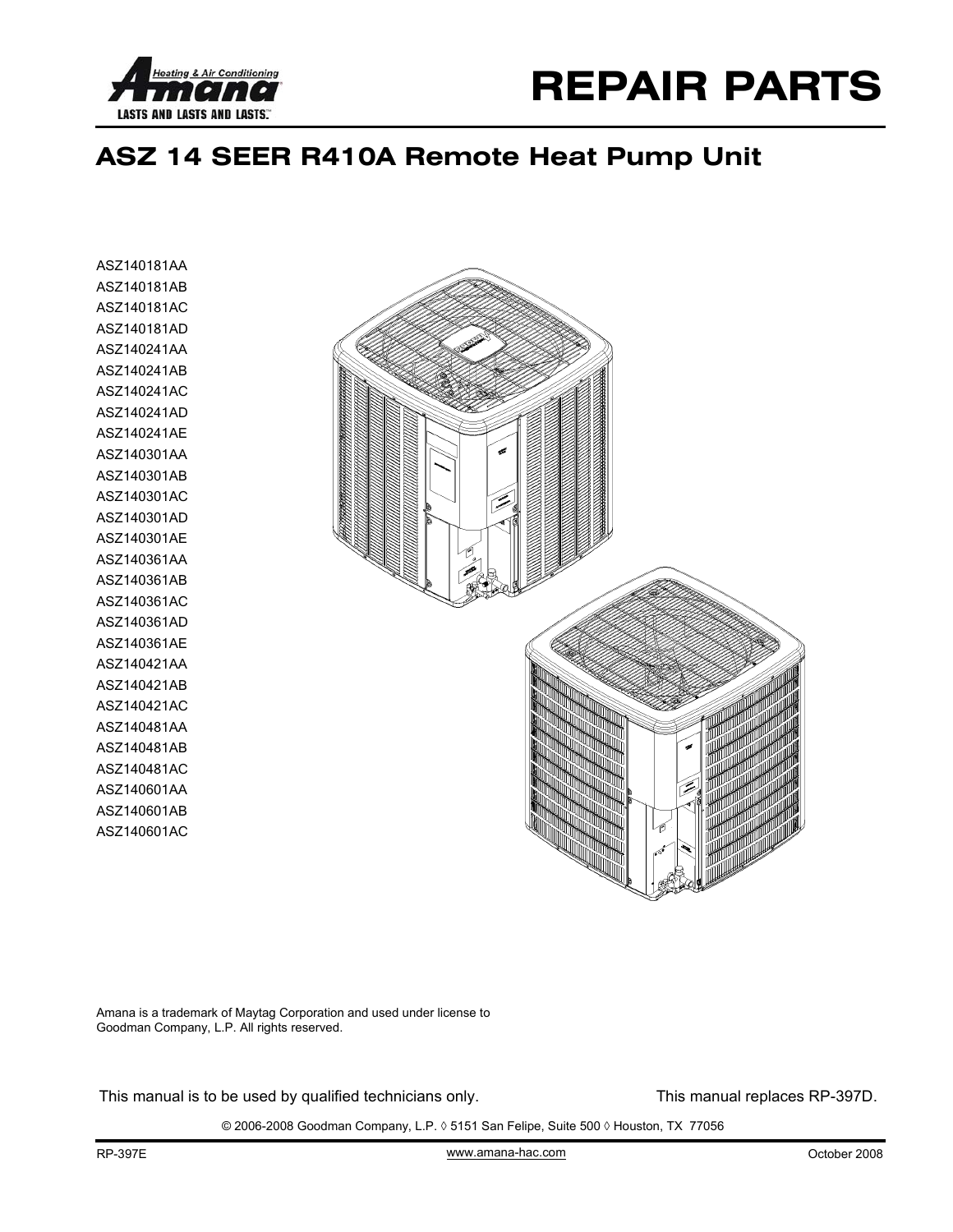#### **Index**

| <b>Functional Parts List</b> |  |
|------------------------------|--|
| Illustration and Parts       |  |

*Views shown are for parts illustrations only, not servicing procedures.*

This system uses R410A refrigerant. If sealed system work is required, use approved equipment and follow service procedures. Refer to Service Manual or Installation Instructions for service procedures.

Rev. E: Added models ASZ140181AD, ASZ140241AE, ASZ140301AE, ASZ140361AE.

#### **Text Codes:**

AR - As Required NA - Not Available NS - Not Shown 00000000 - See Note QTY - Quantity Example (QTY 3) (If Quantity not shown, Quantity = 1) M - Model Example (M1) (If M Code not shown, then part is used on all Models)

#### **Expanded Model Nomenclature:**

| Example<br>M1 - Model#1<br>M2 - Model#2<br>M3 - Model#3 |  |  |
|---------------------------------------------------------|--|--|
|                                                         |  |  |

Goodman Company, L.P. is not responsible for personal injury or property damage resulting from improper service. Review all service information before beginning repairs.

Warranty service must be performed by an authorized technician, using authorized factory parts. If service is required after the warranty expires, Goodman Company, L.P. also recommends contacting an authorized technician and using authorized factory parts.

Goodman Company, L.P. reserves the right to discontinue, or change at any time, specifications or designs without notice or without incurring obligations.

For assistance within the U.S.A. contact: Consumer Affairs Department Goodman Company, L.P. 7401 Security Way Houston, Texas 77040 877-254-4729-Telephone 713-863-2382-Facsimile

International Division Goodman Company, L.P. 7401 Security Way Houston, Texas 77040 713-861-2500-Telephone 713-863-2382-Facsimile For assistance outside the U.S.A. contact: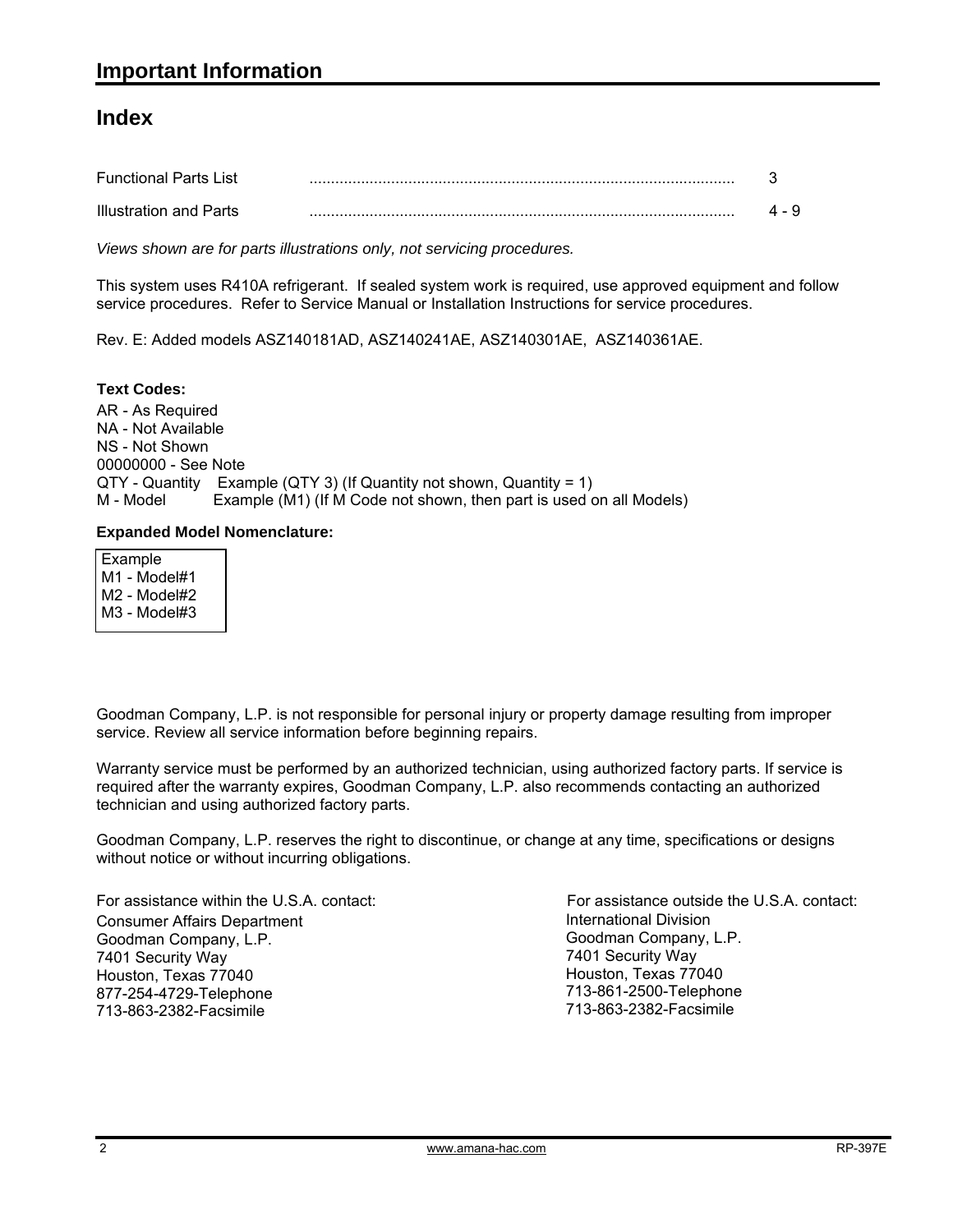### **Functional Parts**

| Part           |                                                                                                                                  |                                                             |                                                                                                                               |
|----------------|----------------------------------------------------------------------------------------------------------------------------------|-------------------------------------------------------------|-------------------------------------------------------------------------------------------------------------------------------|
| No:            | <b>Description:</b>                                                                                                              |                                                             |                                                                                                                               |
|                | CAP050300370RSS CAPACITOR 5/30/370V (M1, M2, M3, M4)                                                                             | IO-259F                                                     | INSTALLATION INSTRUCTIONS (M2, M3, M4,<br>M6, M7, M8, M9, M11, M12, M13, M14, M16,<br>M17, M18, M19, M21, M22, M24, M25, M27, |
|                | CAP050400370RSS CAPACITOR 5/40/370V [CONTROL BOX] (M5,<br>M6, M7, M8, M9, M10, M11, M12, M13, M14)                               | <b>RP-397E</b>                                              | M28)<br><b>REPAIR PARTS MANUAL</b>                                                                                            |
|                | CAP050450370RSS CAPACITOR 5/45/370V [CONTROL BOX]<br>(M15, M16, M17, M18, M19, M20, M21, M22,                                    |                                                             | <b>Expanded Model Nomenclature</b>                                                                                            |
|                | M23, M24, M25)                                                                                                                   | M1 - ASZ140181AA                                            |                                                                                                                               |
|                | CAP050700370RTS CAPACITOR 5/70/370V (M26, M27, M28)                                                                              | M2 - ASZ140181AB                                            |                                                                                                                               |
| 543001200      | <b>COMFORT ALERT MODULE</b>                                                                                                      | M3 - ASZ140181AC                                            |                                                                                                                               |
| ZP16K5EPFV830  | COMPRESSOR 15500, 208/230/60/1 (M1, M2,<br>M3, M4)                                                                               | M4 - ASZ140181AD<br>M5 - ASZ140241AA                        |                                                                                                                               |
| ZP21K5EPFV830  | COMPRESSOR 21300, 208/230/60/1 (M5, M6,<br>M7, M8, M9)                                                                           | M6 - ASZ140241AB                                            |                                                                                                                               |
| ZP25K5EPFV830  | COMPRESSOR 25200, 208/230/60/1 (M10,<br>M11, M12, M13, M14)                                                                      | M7 - ASZ140241AC<br>M8 - ASZ140241AD                        |                                                                                                                               |
| ZP32K3EPFV930  | COMPRESSOR 31100, 208/230/60/1 (M15,<br>M16, M17, M18, M19)                                                                      | M9 - ASZ140241AE                                            |                                                                                                                               |
| ZP34K5EPFV830  | COMPRESSOR 34500, 208/230/60/1 (M20,<br>M21, M22)                                                                                | M10 - ASZ140301AA<br>M11 - ASZ140301AB                      |                                                                                                                               |
| ZP39K5EPFV830  | COMPRESSOR 39000, 208/230/60/1 (M23,<br>M24, M25)                                                                                | M12 - ASZ140301AC<br>M13 - ASZ140301AD                      |                                                                                                                               |
| ZP51K5EPFV830  | COMPRESSOR 51000, 208/230/60/1 (M26,<br>M27, M28)                                                                                | M14 - ASZ140301AE<br>M15 - ASZ140361AA                      |                                                                                                                               |
| 0131M00027     | COND MOTOR 1/12 HP, 2 SP, 8 PL (M1, M2,<br>M3, M4)                                                                               | M16 - ASZ140361AB                                           |                                                                                                                               |
| 0131M00015PS   | COND MOTOR 1/4 HP, 2 SP, 8 PL (M15, M16,<br>M17, M18, M19, M20, M21, M22, M23, M24,<br>M25, M26, M27, M28)                       | M17 - ASZ140361AC<br>M18 - ASZ140361AD<br>M19 - ASZ140361AE |                                                                                                                               |
| 0131M00013PS   | COND MOTOR 1/6 HP, 2 SP, 8 PL (M10, M11,<br>M12, M13, M14)                                                                       | M20 - ASZ140421AA                                           |                                                                                                                               |
| 0131M00017PS   | COND MOTOR 1/6 HP, 2 SP, 8 PL (M5, M6,<br>M7, M8, M9)                                                                            | M21 - ASZ140421AB<br>M22 - ASZ140421AC                      |                                                                                                                               |
| CONT1P030024VS | CONTACTOR 30 AMP, 1P, 24V (M23, M24,<br>M25, M26, M27, M28)                                                                      | M23 - ASZ140481AA<br>M24 - ASZ140481AB                      |                                                                                                                               |
| CONT2P030024VS | CONTACTOR 30 AMP, 2P, 24V (M1, M2, M3,<br>M4, M5, M6, M7, M8, M9, M10, M11, M12, M13,<br>M14, M15, M16, M17, M18, M19, M20, M21, | M25 - ASZ140481AC<br>M26 - ASZ140601AA                      |                                                                                                                               |
|                | M22)                                                                                                                             | M27 - ASZ140601AB                                           |                                                                                                                               |
| 20322603       | <b>CUT-OUT SWITCH, HIGH PRESSURE</b>                                                                                             | M28 - ASZ140601AC                                           |                                                                                                                               |
| 0130R00001     | CUT-OUT SWITCH, LOW PRESSURE                                                                                                     |                                                             |                                                                                                                               |
| PCBDM101S      | DEFROST CONTROL BOARD                                                                                                            |                                                             |                                                                                                                               |
| B1370803       | DEFROST THERMOSTAT                                                                                                               |                                                             |                                                                                                                               |

#### **SPECIAL PARTS**

10135604 RELAY

| 0161R00008P | AMANA LOGO CAP                                                                          |
|-------------|-----------------------------------------------------------------------------------------|
| 0161R00014  | AMANA NAMEPLATE (M1, M2, M5, M6, M10,<br>M11, M15, M16, M20, M21, M23, M24, M26,<br>M27 |
| 0161R00010P | AMANA NAMEPLATE (M3, M4, M7, M8, M9,<br>M12, M13, M14, M17, M18, M19, M22, M25,<br>M28  |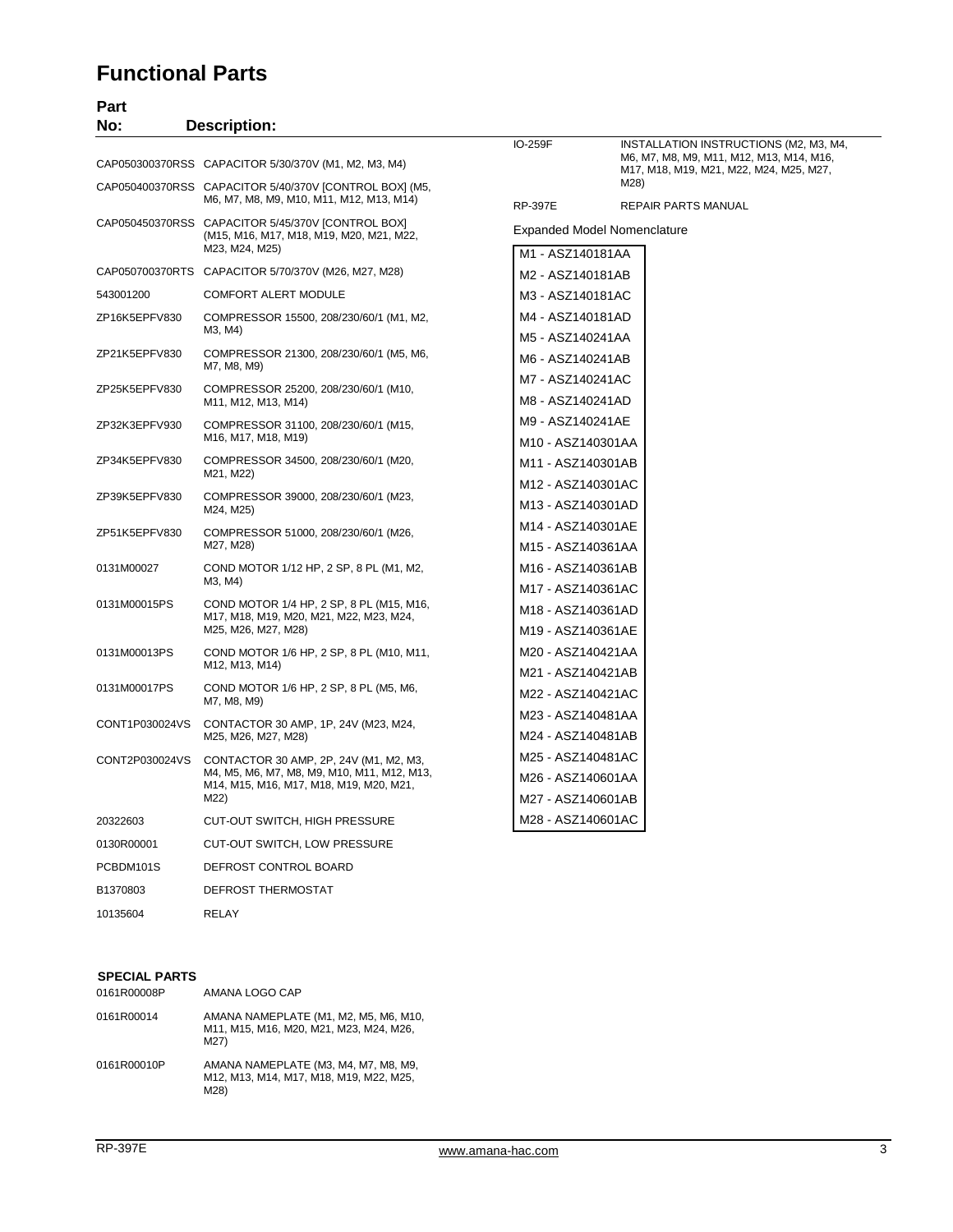## **Cabinet Top/Side Panels**



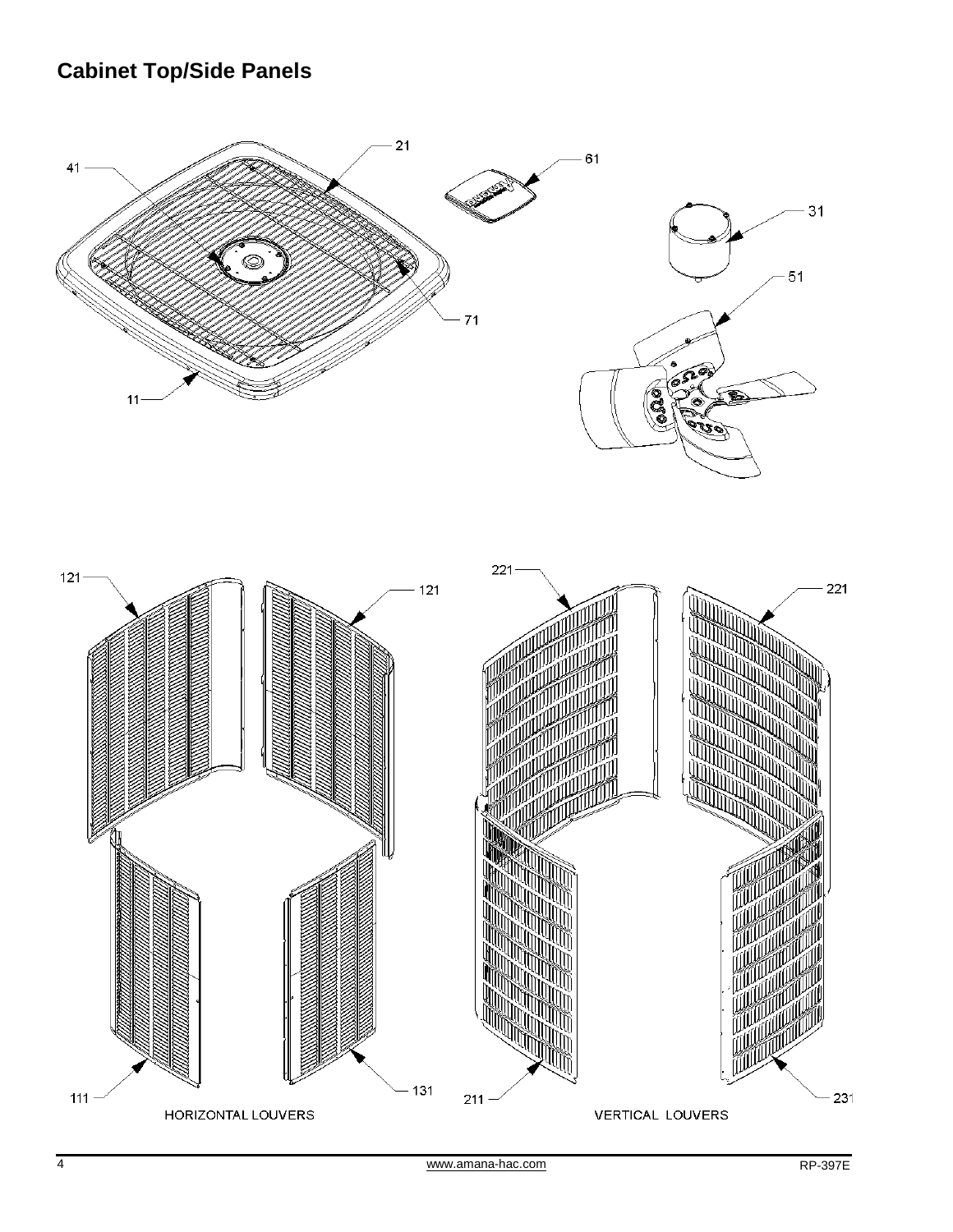## **Cabinet Top/Side Panels**

|     | <b>Ref. Part</b>        |                                                                                              |     | <b>Ref. Part</b>                     |                                                                                       |
|-----|-------------------------|----------------------------------------------------------------------------------------------|-----|--------------------------------------|---------------------------------------------------------------------------------------|
|     | No: No:                 | <b>Description:</b>                                                                          |     | No: No:                              | <b>Description:</b>                                                                   |
|     | $Image 1$ :<br>Image 1: |                                                                                              |     |                                      |                                                                                       |
| 11  | 0121R00011PDG           | VENTURI TOP PANEL 29" (M1, M2, M3, M4, M5,<br>M6, M7, M8, M9, M10, M11, M12, M13, M14)       | 211 | 0121R00043PLGB                       | LOUVERED SIDE PANEL-VERTICAL (M15, M16,<br>M20, M21, M26, M27)                        |
| 11  | 0121R00013PDG           | VENTURI TOP PANEL 35" (M15, M16, M17, M18,                                                   | 221 | 0121R00031PLGB                       | LOUVERED SIDE PANEL-VERTICAL (M2)                                                     |
|     |                         | M19, M20, M21, M22, M23, M24, M25, M26, M27,<br>M28)                                         | 221 | 0121R00033PLGB                       | LOUVERED SIDE PANEL-VERTICAL (M6, M11)                                                |
| 21  | 0152R00008              | WIRE GRILL 29" (M1, M2, M3, M4, M5, M6, M7, M8,                                              | 221 | 0121R00046PLGB                       | LOUVERED SIDE PANEL-VERTICAL (M24)                                                    |
|     |                         | M9, M10, M11, M12, M13, M14)                                                                 | 221 | 0121R00047PLGB                       | LOUVERED SIDE PANEL-VERTICAL (M16, M21,<br>M27)                                       |
| 21  | 0152R00009              | WIRE GRILL 35" (M15, M16, M17, M18, M19, M20,<br>M21, M22, M23, M24, M25, M26, M27, M28)     | 231 | 0121R00037PLG                        | LOUVERED SIDE PANEL-VERTICAL (M1, M2)                                                 |
| 31  | 0131M00027              | COND MOTOR 1/12 HP, 2 SP, 8 PL (M1, M2, M3,<br>M4)                                           | 231 | 0121R00039PLG                        | LOUVERED SIDE PANEL-VERTICAL (M5, M6, M10,<br>M11)                                    |
| 31  | 0131M00015PS            | COND MOTOR 1/4 HP, 2 SP, 8 PL (M15, M16, M17,                                                | 231 | 0121R00050PLG                        | LOUVERED SIDE PANEL-VERTICAL (M23, M24)                                               |
|     |                         | M18, M19, M20, M21, M22, M23, M24, M25, M26,<br>M27, M28)                                    | 231 | 0121R00051PLG                        | LOUVERED SIDE PANEL-VERTICAL (M15, M16,<br>M20, M21, M26, M27)                        |
| 31  | 0131M00013PS            | COND MOTOR 1/6 HP, 2 SP, 8 PL (M10, M11, M12,<br>M13, M14)                                   | ΝS  | 0161R00010P                          | AMANA NAMEPLATE (M3, M4, M7, M8, M9, M12,<br>M13, M14, M17, M18, M19, M22, M25, M28)  |
| 31  | 0131M00017PS            | COND MOTOR 1/6 HP, 2 SP, 8 PL (M5, M6, M7,<br>M8, M9)                                        | ΝS  | 0161R00014                           | AMANA NAMEPLATE (M1, M2, M5, M6, M10, M11,<br>M15, M16, M20, M21, M23, M24, M26, M27) |
| 41  | M0280801                | HEX NUT (QTY 4)                                                                              | ΝS  | 0161R00002P                          | CONDUIT (M1, M2, M3, M4, M5, M6, M7, M8, M9,                                          |
| 51  | 10625737S               | FAN BLADE 22" ALUM CCW (M1, M2, M3, M4)                                                      |     |                                      | M10, M11, M12, M13, M14)                                                              |
| 51  | 0150M00008S             | FAN BLADE 22" TNT2203-25 (M5, M6, M7, M8, M9,<br>M10, M11, M12, M13, M14)                    | ΝS  | 0161R00004P                          | CONDUIT (M15, M16, M17, M18, M19, M20, M21,<br>M22, M23, M24, M25, M26, M27, M28)     |
| 51  | 10625738S               | FAN BLADE 26" ALUM CCW (M15, M16, M17, M18,                                                  |     | <b>Expanded Model Nomenclature</b>   |                                                                                       |
|     |                         | M19, M20, M21, M22, M23, M24, M25, M26, M27,<br>M28)                                         |     | M1 - ASZ140181AA                     |                                                                                       |
| 61  | 0161R00008P             | AMANA LOGO CAP                                                                               |     | M2 - ASZ140181AB                     |                                                                                       |
| 71  | 0163M00003P             | SCREW #10 X 1/2, A, SLOT, SR, BLACK (M2, M3,                                                 |     | M3 - ASZ140181AC                     |                                                                                       |
|     |                         | M4, M6, M7, M8, M9, M11, M12, M13, M14, M16,<br>M17, M18, M19, M21, M22, M24, M25, M27, M28) |     | M4 - ASZ140181AD                     |                                                                                       |
| 71  | B1393530                | SCREW HWH, 10 X 1/2, A, YZD, SLOT, SR (M1, M5,<br>M10, M15, M20, M23, M26)                   |     | M5 - ASZ140241AA<br>M6 - ASZ140241AB |                                                                                       |
| 111 | 4400137PLG              | LOUVERED SIDE PANEL-HORIZONTAL (M23)                                                         |     |                                      |                                                                                       |
| 111 | 4400457PLGB             | LOUVERED SIDE PANEL-HORIZONTAL (M3, M4)                                                      |     | M7 - ASZ140241AC                     |                                                                                       |
| 111 | 4400458PLGB             | LOUVERED SIDE PANEL-HORIZONTAL (M7, M8,<br>M9, M12, M13, M14)                                |     | M8 - ASZ140241AD<br>M9 - ASZ140241AE |                                                                                       |
| 111 | 4400463PLG              | LOUVERED SIDE PANEL-HORIZONTAL (M25)                                                         |     | M10 - ASZ140301AA                    |                                                                                       |
| 111 | 4400464PLGB             | LOUVERED SIDE PANEL-HORIZONTAL (M17,<br>M18, M19, M22, M28)                                  |     | M11 - ASZ140301AB                    |                                                                                       |
| 121 | 4400132PLG              | LOUVERED SIDE PANEL-HORIZONTAL (M1)                                                          |     | M12 - ASZ140301AC                    |                                                                                       |
| 121 | 4400133PLG              | LOUVERED SIDE PANEL-HORIZONTAL (M5, M10)                                                     |     | M13 - ASZ140301AD                    |                                                                                       |
| 121 | 4400139PLG              | LOUVERED SIDE PANEL-HORIZONTAL (M23)                                                         |     | M14 - ASZ140301AE                    |                                                                                       |
| 121 | 4400140PLG              | LOUVERED SIDE PANEL-HORIZONTAL (M15,                                                         |     | M15 - ASZ140361AA                    |                                                                                       |
|     |                         | M20, M26)                                                                                    |     | M16 - ASZ140361AB                    |                                                                                       |
| 121 | 4400459PLGB             | LOUVERED SIDE PANEL-HORIZONTAL (M3, M4)                                                      |     | M17 - ASZ140361AC                    |                                                                                       |
| 121 | 4400460PLGB             | LOUVERED SIDE PANEL-HORIZONTAL (M7, M8,<br>M9, M12, M13, M14)                                |     | M18 - ASZ140361AD                    |                                                                                       |
| 121 | 4400465PLGB             | LOUVERED SIDE PANEL-HORIZONTAL (M25)                                                         |     | M19 - ASZ140361AE                    |                                                                                       |
| 121 | 4400466PLGB             | LOUVERED SIDE PANEL-HORIZONTAL (M17,<br>M18, M19, M22, M28)                                  |     | M20 - ASZ140421AA                    |                                                                                       |
| 131 | 4400461PLG              | LOUVERED SIDE PANEL-HORIZONTAL (M3, M4)                                                      |     | M21 - ASZ140421AB                    |                                                                                       |
| 131 | 4400462PLG              | LOUVERED SIDE PANEL-HORIZONTAL (M7, M8,<br>M9, M12, M13, M14)                                |     | M22 - ASZ140421AC                    |                                                                                       |
| 131 | 4400467PLG              | LOUVERED SIDE PANEL-HORIZONTAL (M25)                                                         |     | M23 - ASZ140481AA                    |                                                                                       |
| 131 | 4400468PLG              | LOUVERED SIDE PANEL-HORIZONTAL (M17,                                                         |     | M24 - ASZ140481AB                    |                                                                                       |
|     |                         | M18, M19, M22, M28)                                                                          |     | M25 - ASZ140481AC                    |                                                                                       |
| 211 | 0121R00025PLGB          | LOUVERED SIDE PANEL-VERTICAL (M1, M2)                                                        |     | M26 - ASZ140601AA                    |                                                                                       |
| 211 | 0121R00027PLGB          | LOUVERED SIDE PANEL-VERTICAL (M5, M6, M10,<br>M11)                                           |     | M27 - ASZ140601AB                    |                                                                                       |
| 211 | 0121R00042PLGB          | LOUVERED SIDE PANEL-VERTICAL (M24)                                                           |     | M28 - ASZ140601AC                    |                                                                                       |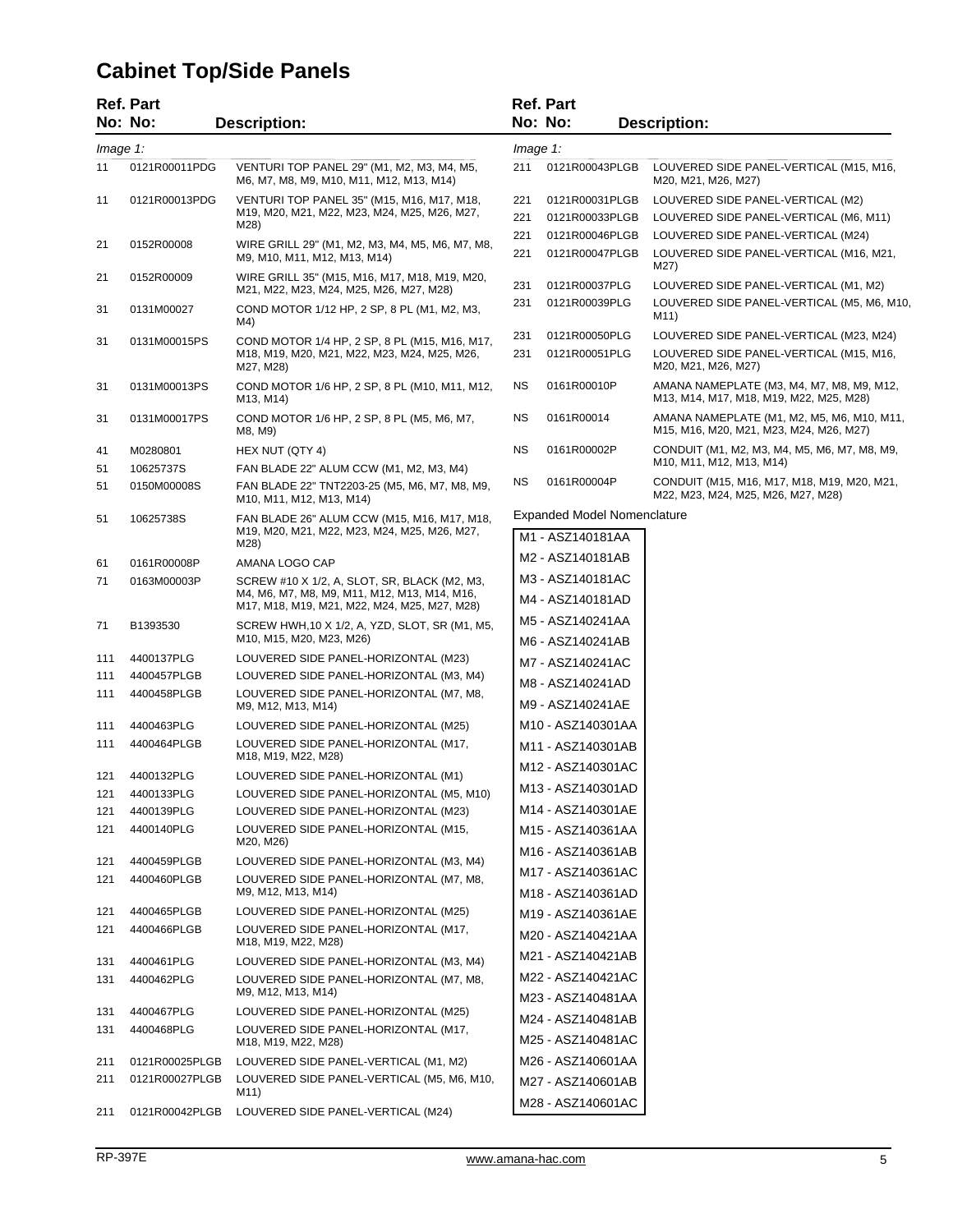## **Control & Access Panel/Cover/Cond Coil**



 $152 -$ 

なもの

 $142$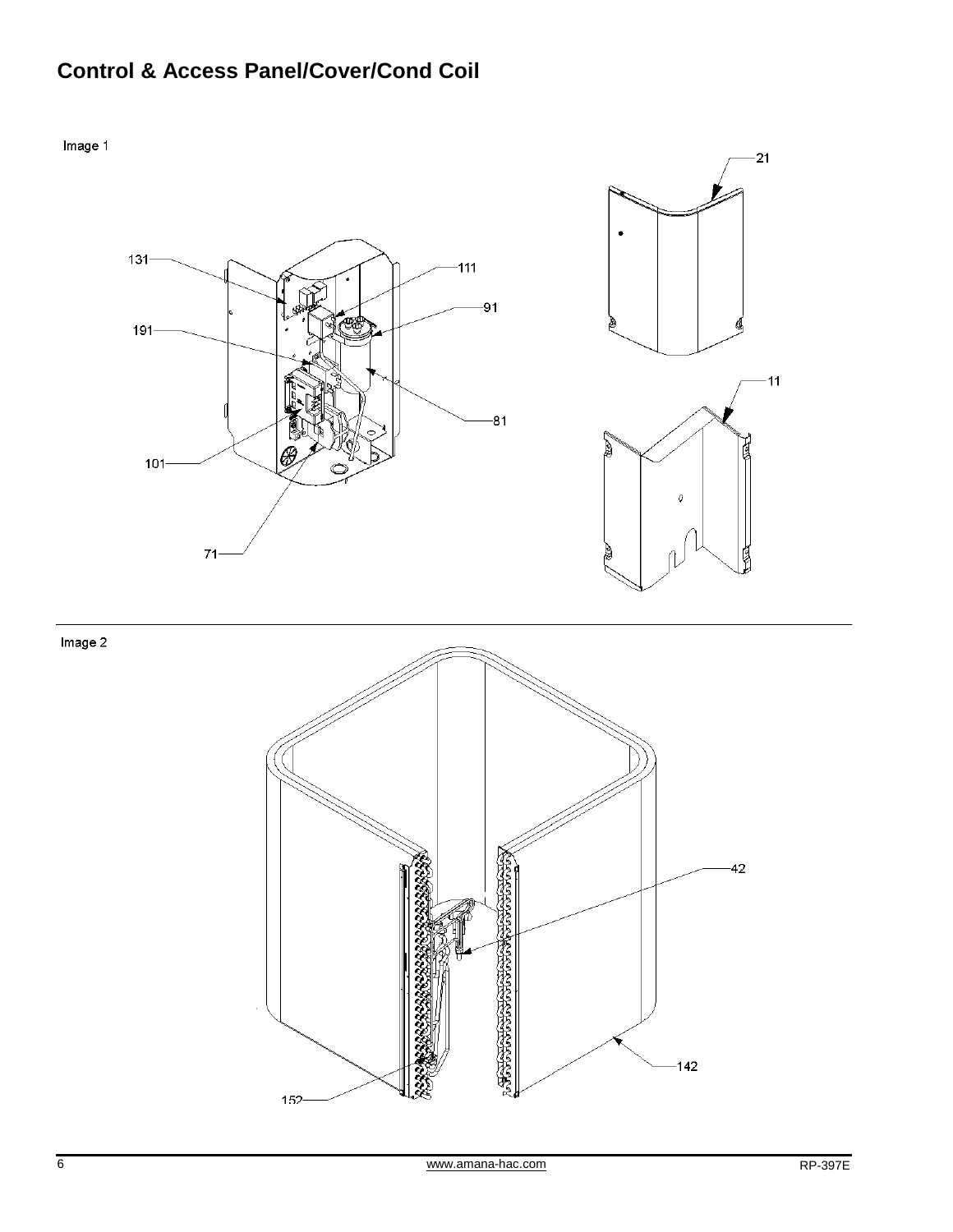## **Control & Access Panel/Cover/Cond Coil**

|                  | <b>Ref. Part</b>   |                                                                                                                                       | <b>Ref. Part</b>                           |
|------------------|--------------------|---------------------------------------------------------------------------------------------------------------------------------------|--------------------------------------------|
|                  | No: No:            | <b>Description:</b>                                                                                                                   | No: No:<br><b>Description:</b>             |
|                  |                    | Image 1: Control Cover/Access & Control Panel                                                                                         | <b>Expanded Model Nomenclature</b>         |
| 11               | 4400202PDG         | LOWER ACCESS PANEL (M1, M2, M3, M4, M23,                                                                                              | M1 - ASZ140181AA                           |
| 11<br>4400205PDG |                    | M24, M25)<br>LOWER ACCESS PANEL (M5, M6, M7, M8, M9,<br>M10, M11, M12, M13, M14, M15, M16, M17, M18,                                  | M2 - ASZ140181AB                           |
|                  |                    |                                                                                                                                       | M3 - ASZ140181AC                           |
|                  |                    | M19, M20, M21, M22, M26, M27, M28)                                                                                                    | M4 - ASZ140181AD                           |
| 21               | 0121R00053PDG      | CONTROL COVER                                                                                                                         | M5 - ASZ140241AA                           |
| 71               | CONT1P030024VS     | CONTACTOR 30 AMP, 1P, 24V (M23, M24, M25,<br>M26, M27, M28)                                                                           | M6 - ASZ140241AB                           |
| 71               | CONT2P030024VS     | CONTACTOR 30 AMP, 2P, 24V (M1, M2, M3, M4,<br>M5, M6, M7, M8, M9, M10, M11, M12, M13, M14,<br>M15, M16, M17, M18, M19, M20, M21, M22) | M7 - ASZ140241AC                           |
|                  |                    |                                                                                                                                       | M8 - ASZ140241AD                           |
| 81               |                    | CAP050300370RSS CAPACITOR 5/30/370V (M1, M2, M3, M4)                                                                                  | M9 - ASZ140241AE                           |
| 81               |                    | CAP050400370RSS CAPACITOR 5/40/370V [CONTROL BOX] (M5, M6,                                                                            | M <sub>10</sub> - ASZ <sub>140301</sub> AA |
|                  |                    | M7, M8, M9, M10, M11, M12, M13, M14)                                                                                                  | M11 - ASZ140301AB                          |
| 81               |                    | CAP050450370RSS CAPACITOR 5/45/370V [CONTROL BOX] (M15,<br>M16, M17, M18, M19, M20, M21, M22, M23, M24,                               | M12 - ASZ140301AC                          |
|                  | M25)               | M13 - ASZ140301AD                                                                                                                     |                                            |
| 81               |                    | CAP050700370RTS CAPACITOR 5/70/370V (M26, M27, M28)                                                                                   | M14 - ASZ140301AE                          |
| 91               | 4400065            | <b>CAPACITOR STRAP</b>                                                                                                                |                                            |
| 101              | 543001200          | <b>COMFORT ALERT MODULE</b>                                                                                                           | M15 - ASZ140361AA                          |
| 111              | 0130M00011P        | LOW AMBIENT THERMOSTAT, SPDT                                                                                                          | M <sub>16</sub> - ASZ <sub>140361</sub> AB |
| 131              | PCBDM101S          | DEFROST CONTROL BOARD                                                                                                                 | M17 - ASZ140361AC                          |
| 191              | 10135604           | RELAY                                                                                                                                 | M18 - ASZ140361AD                          |
|                  | Image 2: Cond Coil |                                                                                                                                       | M19 - ASZ140361AE                          |
| 42               | 0162M00027         | FLOWRATOR (M15, M16, M17, M18, M20, M21,<br>M22, M26, M27, M28)                                                                       | M20 - ASZ140421AA                          |
| 42               | 0162M00036         | FLOWRATOR (M23, M24, M25)                                                                                                             | M21 - ASZ140421AB                          |
| 42               | 0162M00024         | FLOWRATOR .041 (M1, M2, M3, M4)                                                                                                       | M22 - ASZ140421AC                          |
| 42               | 0162M00033         | FLOWRATOR .047 (M5, M6, M7, M8, M9)                                                                                                   | M23 - ASZ140481AA                          |
| 42               | 0162M00035         | FLOWRATOR .053 (M10, M11, M12, M13, M14)                                                                                              | M24 - ASZ140481AB                          |
| 42               | 0162M00087         | FLOWRATOR .053 (M19)                                                                                                                  |                                            |
| 142              | 0201R00060S        | TUBING ASSY, COND COIL (M23, M24, M25)                                                                                                | M25 - ASZ140481AC                          |
| 142              | 0201R00061S        | TUBING ASSY, COND COIL (M5, M6, M7, M8, M9)                                                                                           | M26 - ASZ140601AA                          |
| 142              | 0201R00062S        | TUBING ASSY, COND COIL (M10, M11, M12, M13,<br>M14)                                                                                   | M27 - ASZ140601AB                          |
| 142              | 0201R00071S        | TUBING ASSY, COND COIL (M1, M2, M3, M4)                                                                                               | M28 - ASZ140601AC                          |
| 142              | 0201R00072S        | TUBING ASSY, COND COIL (M15, M16, M17, M18,<br>M19, M20, M21, M22)                                                                    |                                            |
| 142              | 0201R00073S        | TUBING ASSY, COND COIL (M26, M27, M28)                                                                                                |                                            |

152 B1370803 DEFROST THERMOSTAT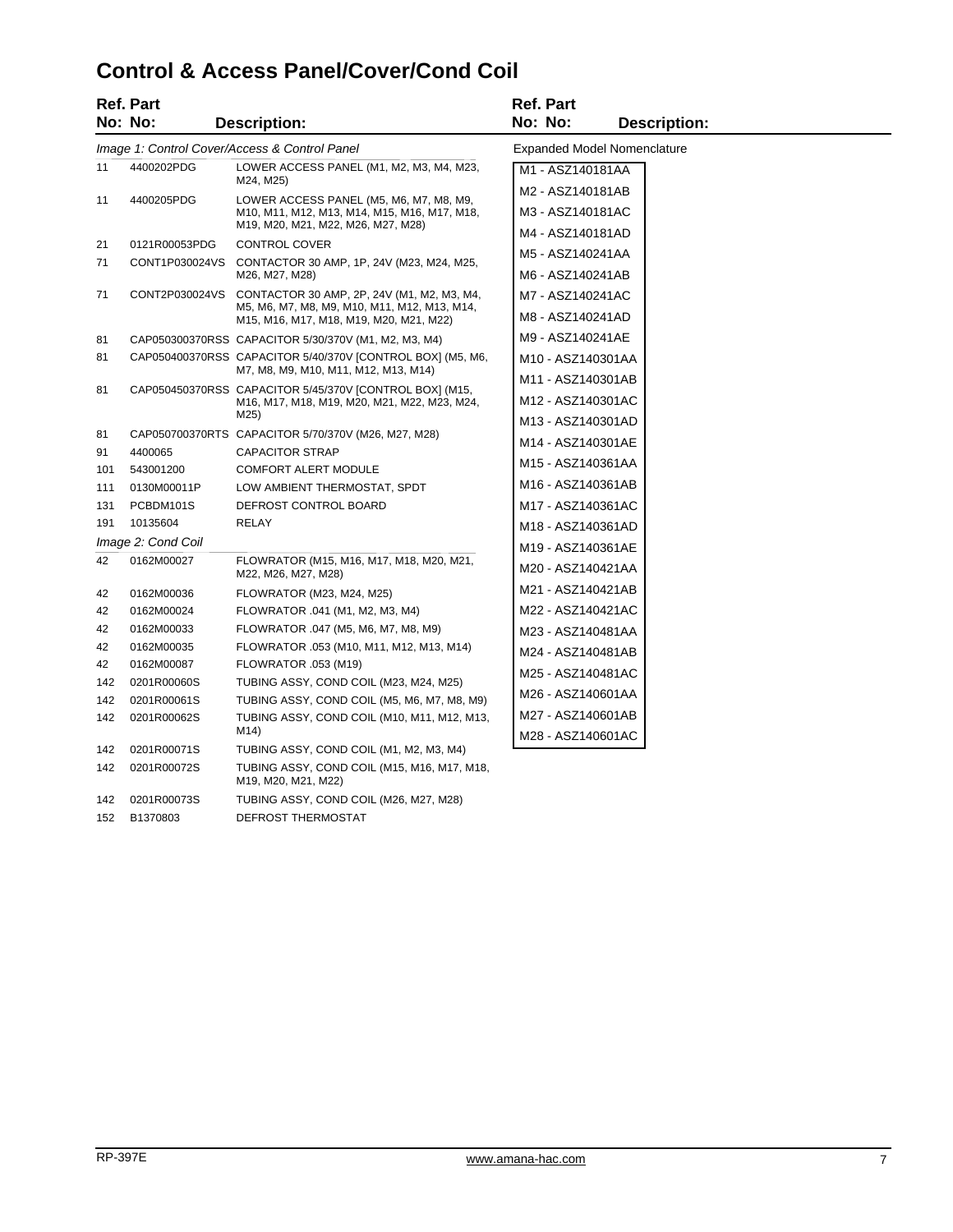# **Basepan/Compressor/Tubing Assembly**

Image 1



 $Image<sub>2</sub>$